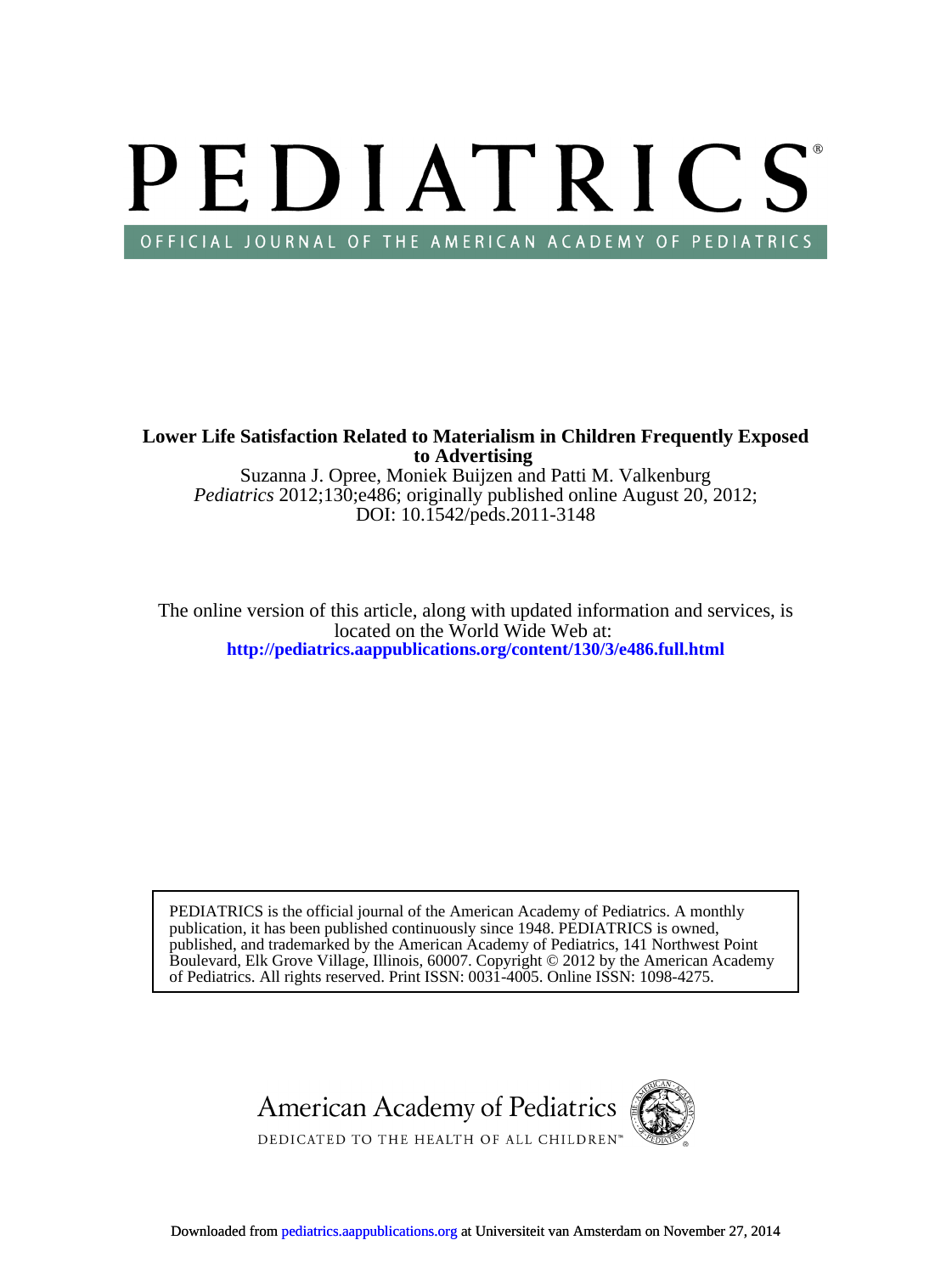# Lower Life Satisfaction Related to Materialism in Children Frequently Exposed to Advertising

**WHAT'S KNOWN ON THIS SUBJECT:** Materialism and life satisfaction are known to be associated with each other. Research among adults has shown that materialism and life satisfaction negatively affect each other, leading to a downward spiral.

WHAT THIS STUDY ADDS: In contrast to research conducted among adults, no longitudinal effect of materialism on life satisfaction was found for 8- to 11-year-olds. However, life satisfaction did negatively affect materialism, but only for children who were frequently exposed to advertising.

# abstract

**OBJECTIVE:** Research among adults suggests that materialism and life satisfaction negatively influence each other, causing a downward spiral. So far, cross-sectional research among children has indicated that materialistic children are less happy, but causality remains uncertain. This study adds to the literature by investigating the longitudinal relation between materialism and life satisfaction. We also investigated whether their relation depended on children's level of exposure to advertising.

METHODS: A sample of 466 children (aged 8–11; 55% girls) participated in a 2-wave online survey with a 1-year interval. We asked children questions about material possessions, life satisfaction, and advertising. We used structural equation modeling to study the relationship between these variables.

**RESULTS:** For the children in our sample, no effect of materialism on life satisfaction was observed. However, life satisfaction did have a negative effect on materialism. Exposure to advertising facilitated this effect: We only found an effect of life satisfaction on materialism for children who were frequently exposed to advertising.

CONCLUSIONS: Among 8- to 11-year-old children, life satisfaction leads to decreased materialism and not the other way around. However, this effect only holds for children who are frequently exposed to television advertising. It is plausible that the material values portrayed in advertising teach children that material possessions are a way to cope with decreased life satisfaction. It is important to reduce this effect, because findings among adults suggest that materialistic children may become less happy later in life. Various intervention strategies are discussed. Pediatrics 2012;130:e486–e491

AUTHORS: Suzanna J. Opree, MA, MSc, Moniek Buijzen, PhD, and Patti M. Valkenburg, PhD

The Amsterdam School of Communication Research ASCoR, University of Amsterdam, Netherlands

#### KEY WORDS

life satisfaction, materialism, television advertising, children

#### ABBREVIATIONS

BCa CI—bias corrected accelerated confidence interval CFI—comparative fit index H1—hypothesis 1 H2—hypothesis 2 H3—hypothesis 3 H4—hypothesis 4 RMSEA—root mean square error of approximation

www.pediatrics.org/cgi/doi/10.1542/peds.2011-3148

doi:10.1542/peds.2011-3148

Accepted for publication May 3, 2012

Address correspondence to Suzanna J. Opree, The Amsterdam School of Communication Research, University of Amsterdam, Kloveniersburgwal 48, 1012 CX Amsterdam, The Netherlands. E-mail: [s.j.opree@uva.nl](mailto:s.j.opree@uva.nl)

PEDIATRICS (ISSN Numbers: Print, 0031-4005; Online, 1098-4275).

Copyright © 2012 by the American Academy of Pediatrics

FINANCIAL DISCLOSURE: The authors have indicated they have no financial relationships relevant to this article to disclose.

FUNDING: This research was supported by a grant from The Netherlands Organization for Scientific Research.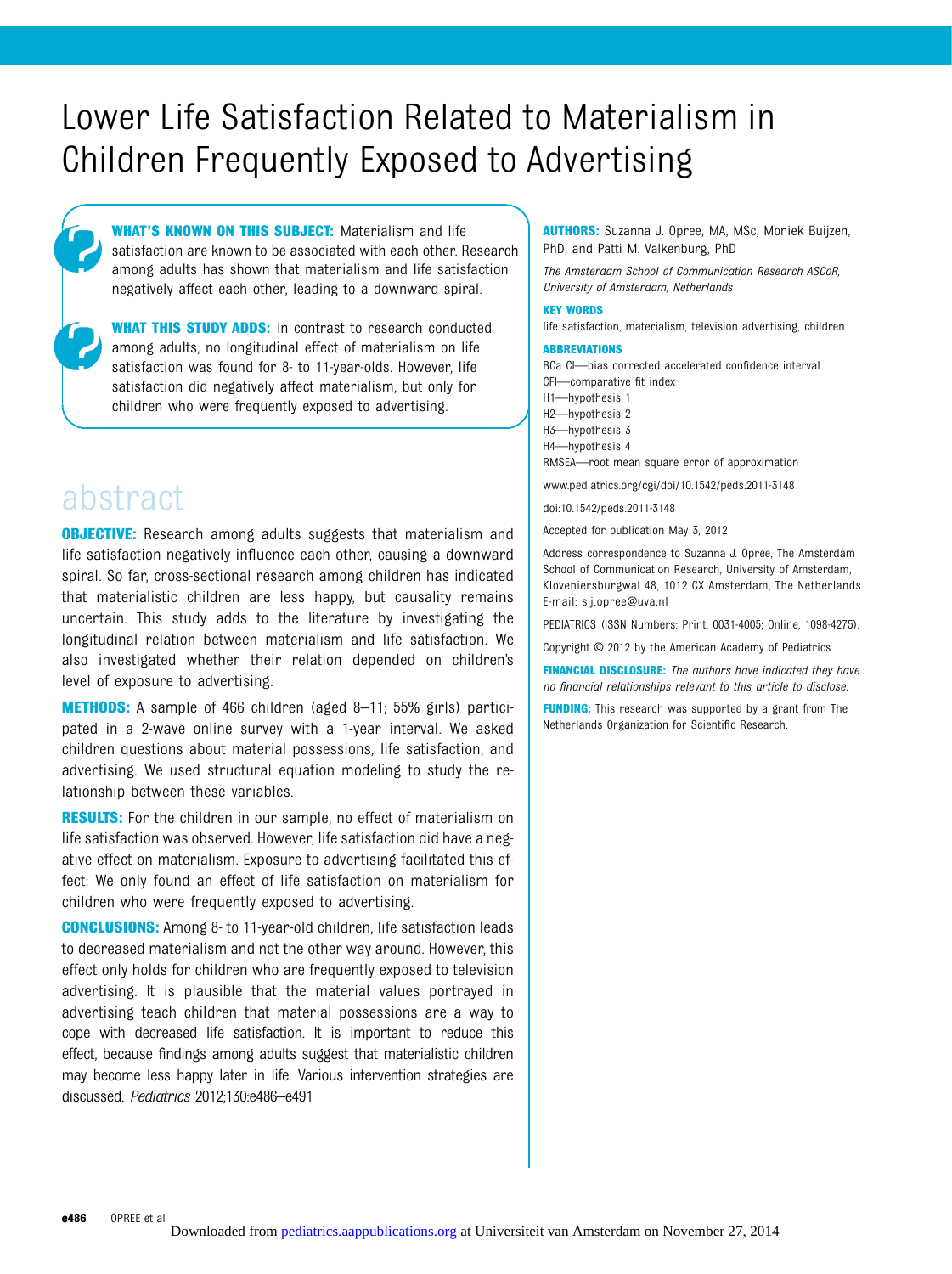Over recent decades, the increasing commercialization of children's environments has alarmed caretakers, consumer advocates, and policy makers. $1-3$ One of their major concerns is that growing up in a commercialized environments renders today's children more materialistic than previous generations. Materialism is generally defined as having a preoccupation with possessions and believing that products bring happiness and success.4–<sup>6</sup> Materialism in children may be cause for concern, because it is often associated with lowered life satisfaction.<sup>7-9</sup> Several studies have found evidence for a negative relation between materialism and life satisfaction in children.10–<sup>12</sup> However, as yet it remains uncertain whether materialism indeed causes lower life satisfaction or whether dissatisfaction with their life causes children to seek fulfillment in material possessions, implying an opposite causal direction of the relation between materialism and life satisfaction.10–<sup>12</sup>

By using a longitudinal design, this study is the first to explore the relation between materialism and life satisfaction over time among 8- to 11-year-olds. There are 3 explanations for why materialism may lead to decreased life satisfaction. First, the escalation hypothesis states that materialistic individuals develop an insatiable desire for material objects. When the desired products cannot be obtained, decreased life satisfaction will follow.<sup>6,13-15</sup> Second, the adaptation hypothesis assumes that materialists have higher expectations than less materialistic people, and the gap between the desired state and their actual state may make them less satisfied with their lives.<sup>11,13-15</sup> Third, according to the displacement hypothesis, a focus on material goals and superficial satisfaction may displace a focus on interpersonal relations and inherent needs and, as a consequence, stand in the way of obtaining happiness. $14-18$  Thus, materialism in children can be expected to lead to decreased life satisfaction (hypothesis 1, H1).

Research among adults suggests that the relation between materialism and life satisfaction is reciprocal. Materialists may experience a decrease in life satisfaction, but vice versa, people who are unsatisfied with their lives also seem to be more inclined to pursue materialisticgoals.Peoplewith low selfesteem, for instance, use possessions as a way to compensate.15,16,18,19 On the basis of these findings, children's life satisfaction can also be expected to affect materialism negatively (hypothesis 2, H2).

An additional aim of this study is to investigate the role of advertising in the materialism-life satisfaction relation. Commercialization of children's environments largely takes place through media, in particular television advertising, which may have consequences for both hypothesized relations between materialism and life satisfaction. Advertising generally stresses the importance of material possessions, thereby promoting the core idea of materialism.<sup>13,17,20-22</sup> In relation to H1, high exposure to advertising may cause children to become more materialistic, which in turn may lead them to become less satisfied with their lives (hypothesis 3, H3). In addition, advertising promotes the idea that possessions are a way to increase happiness and to compensate for low life satisfaction.13,17,20–<sup>22</sup> In relation to H2, unhappy children might be more likely to become more materialistic if they are frequently exposed to advertising, implying that advertising reinforces the negative effect of life satisfaction on materialism (hypothesis 4, H4).

In this study we focus on children between the ages of 8 and 11. Empirical studies into the relation between age and materialism are rare,23,24 yet according to a review article by John, findings

from developmental psychology suggest that children start to develop materialistic orientations in middle childhood.25 Between the ages of 8 and 11, children are in an important phase of consumer development known as the analytical stage. During this stage, children become aware of the symbolic meaning of products. Unlike younger children, they may want to acquire products not only for the sake of having them but also for the purpose of increasing happiness and social status.19,25 Understanding product symbolism is core to materialism.4–<sup>6</sup> Hence, it is not until age 8 that materialism may start to develop.

# **METHODS**

For this study, longitudinal survey data were collected among 466 8- to 11-yearolds (55% girls). The first wave of the study took place in October 2006 and the second wave in October 2007. The data collection was granted internal review board approval by the university's ethical committee. All participants were recruited through an online youth panel managed by a large research company in the Netherlands. This panel is representative for Dutch youth in terms of age, gender, socioeconomic status, and geographic distribution. Completing the questionnaire took 15 to 20 minutes. As an incentive for participating, children received credit points for the research company's reward system.

Children's materialism was measured with the Material Values Scale for children.26 The scale consists of 3 subscales that are measured with 6 items each. We measured children's tendency to place possessions and their acquisition at the center of their lives (ie, material centrality subscale), the degree to which children believe possessions and their acquisition bring happiness (ie, material happiness subscale), and the degree to which children like other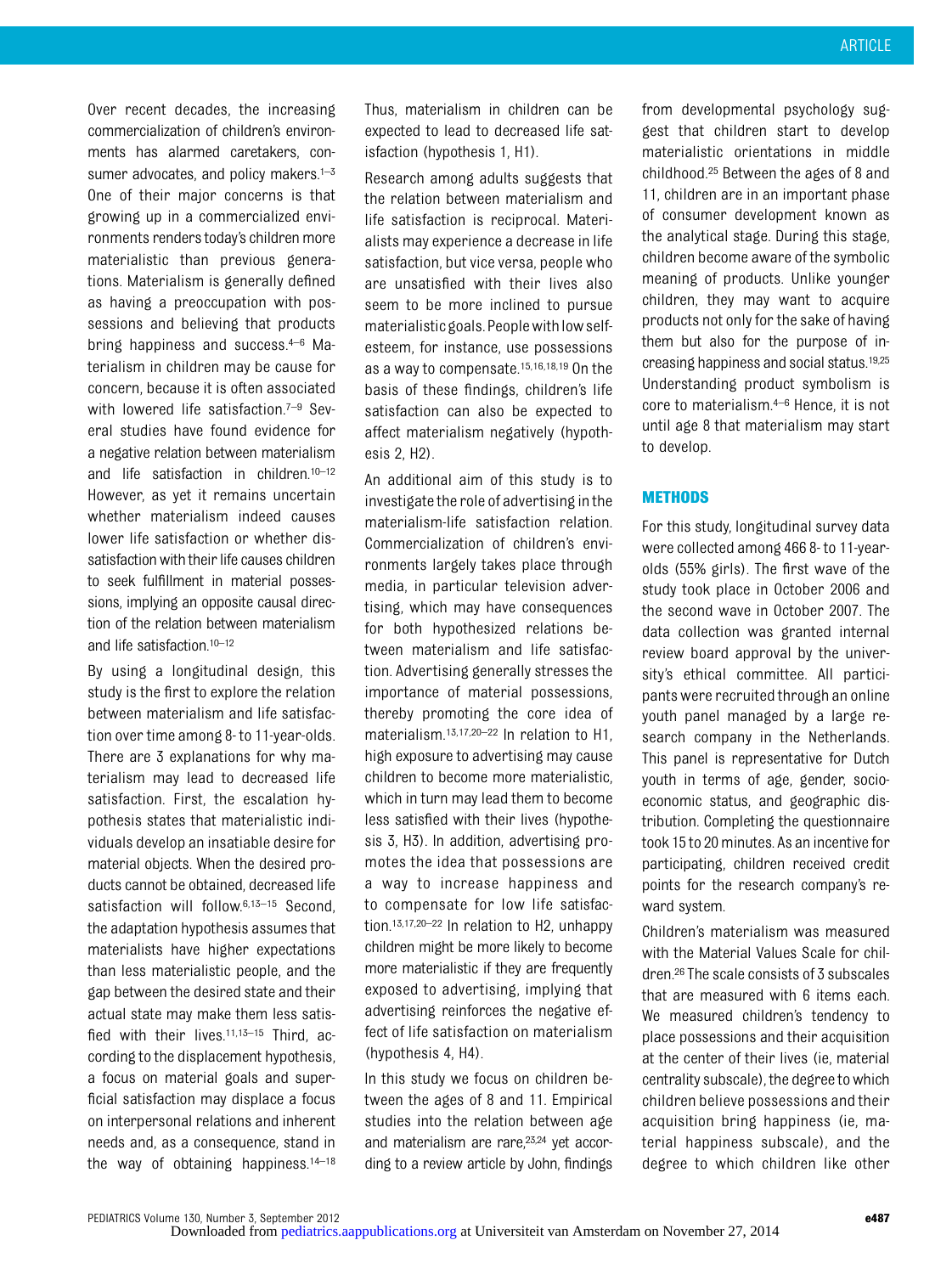children more if they have more possessions (ie, material success subscale). Response categories on all items varied from 1 (no, not at all) to 4 (yes, very much).

Children's life satisfaction was measured with an adjusted 8-item version of the Student Life Satisfaction Scale.27–<sup>29</sup> Children were asked to indicate how happy they were with their life, home, parents, friends, class, school, and themselves and how happy they felt in general. Response options varied from 1 (not happy) to 4 (very happy).

Following other scholars, we applied the common method to use children's viewing frequency of advertising-dense television shows as an indicator for children's exposure to advertising.29–<sup>31</sup> First, we determined which shows were most popular among 8- to 11-year-olds by studying data from the national Audience Research Foundation. Then, based on data from Nielsen Media Research, we studied the amount of advertising aired prior, during, and after each of the shows. We selected the 9 television shows that scored highest on advertising density and could therefore be considered an accurate proxy for children's advertising exposure: the children's TV series SpongeBob SquarePants, Totally Spies, Danny Phantom, and The Tofus, and the Dutch family shows Flodder, Kees & Co, Good Times Bad Times, RTL Boulevard, and Skating With Celebrities. For each of these shows, children were asked to indicate how often they watched it. Response categories varied from 1 (never) to 4 (very often), with a fifth option being "I don't know." If a child chose "I don't know" for an item, his or her score was replaced by mean substitution.

# Data Analysis

The data were analyzed with structural equation modeling by using Amos 19.0. For our analyses we conducted latent variable modeling, meaning that all constructs were estimated from  $\geq$ 1 manifest indicators. Materialism scores were estimated from the average scores on the subscales material centrality, material happiness, and material success. Life satisfaction scores were estimated from the average scores on 3-item parcels, which were constructed by using a factorial algorithm. To control for measurement error, each indicator had its own error term. In addition, error terms of corresponding indicators over time were allowed to correlate to control for shared method variance.32

We evaluated the fit of our models by using the comparative fit index (CFI) and the root mean square error of approximation (RMSEA). These indices were preferred over the  $\chi^2$  statistic, which is often unreliable with large samples.<sup>33</sup> A good model fit is indicated by a RMSEA value smaller than .05, with P-close larger than .05 and a CFI value larger than 0.95. RMSEA values between 0.05 and 0.08 and CFI values between 0.90 and 0.95 indicate acceptable model fit.33,34

#### RESULTS

# Descriptives and Zero-order **Correlations**

Table 1 provides the reliabilities, means, and standard deviations of all measures. The table also includes the correlations between measures. Stability within measures was high ( $r \geq .596$ with  $P < .001$ ). Significant negative correlations were found between materialism and life satisfaction. This was true for both correlations within and between waves. Materialism at wave 1 was negatively correlated to life satisfaction at wave 2 ( $r = -.238, P < .001$ ), and life satisfaction at wave 1 was negatively correlated to materialism at wave 2 ( $r = -.230, P < .001$ ). Children's exposure to advertising was related to materialism but not to life satisfaction. Children's exposure to advertising at wave 1 was positively related to materialism at wave 2 ( $r = .136, P < .01$ ).

# Cross-Lagged Panel Model (H1 and H2)

To test H1 and H2, we tested the crosslagged panel model presented in Fig 1. The 2 cross-lagged paths represent the longitudinal effect of materialism on life satisfaction (H1) and the longitudinal effect of life satisfaction on materialism (H2). Other paths are added to control for the covariances between the independent variables (A) and the stability within measures (B and C).

Our hypothesized model from Fig 1 had an acceptable fit to the data,  $\chi^2 (DF =$ 43,  $N = 466$ ) = 127.519,  $P < .001$ , CFI = 0.974, RMSEA =  $0.065$ . Again, we found high stability within measures. Materialism at wave 1 was an important predictor for materialism at wave 2  $(\beta = 0.612, P < .001)$ , and life satisfaction at wave 1 was an important predictor for life satisfaction at wave 2 ( $\beta$  = 0.672,  $P < .001$ ). H1 was not confirmed by the data: materialism at wave 1 was expected to have an effect on life satisfaction at wave 2, but no such effect was found ( $\beta = -060$ , P = .197). H2 was confirmed by the data: life satisfaction at wave 1 was found to have a significant effect on materialism at wave 2 ( $\beta$  = -.099,  $P < .001$ ; see Fig 2).

To test the robustness of our findings regarding our hypotheses, we retested the model in Fig 1 with the bootstrap procedure.24 By using this procedure (1000 samples,  $N = 466$ ), we generated a 95% bias-corrected and accelerated confidence interval (BCa CI) for the cross-lagged effects found in the previous model. Findings indicated that the effect of materialism at wave 1 on life satisfaction at wave 2 was not significantly different from zero (BCa CI  $-$ 0.132 to 0.033,  $P = .253$ ), whereas the effect of life satisfaction at wave 1 on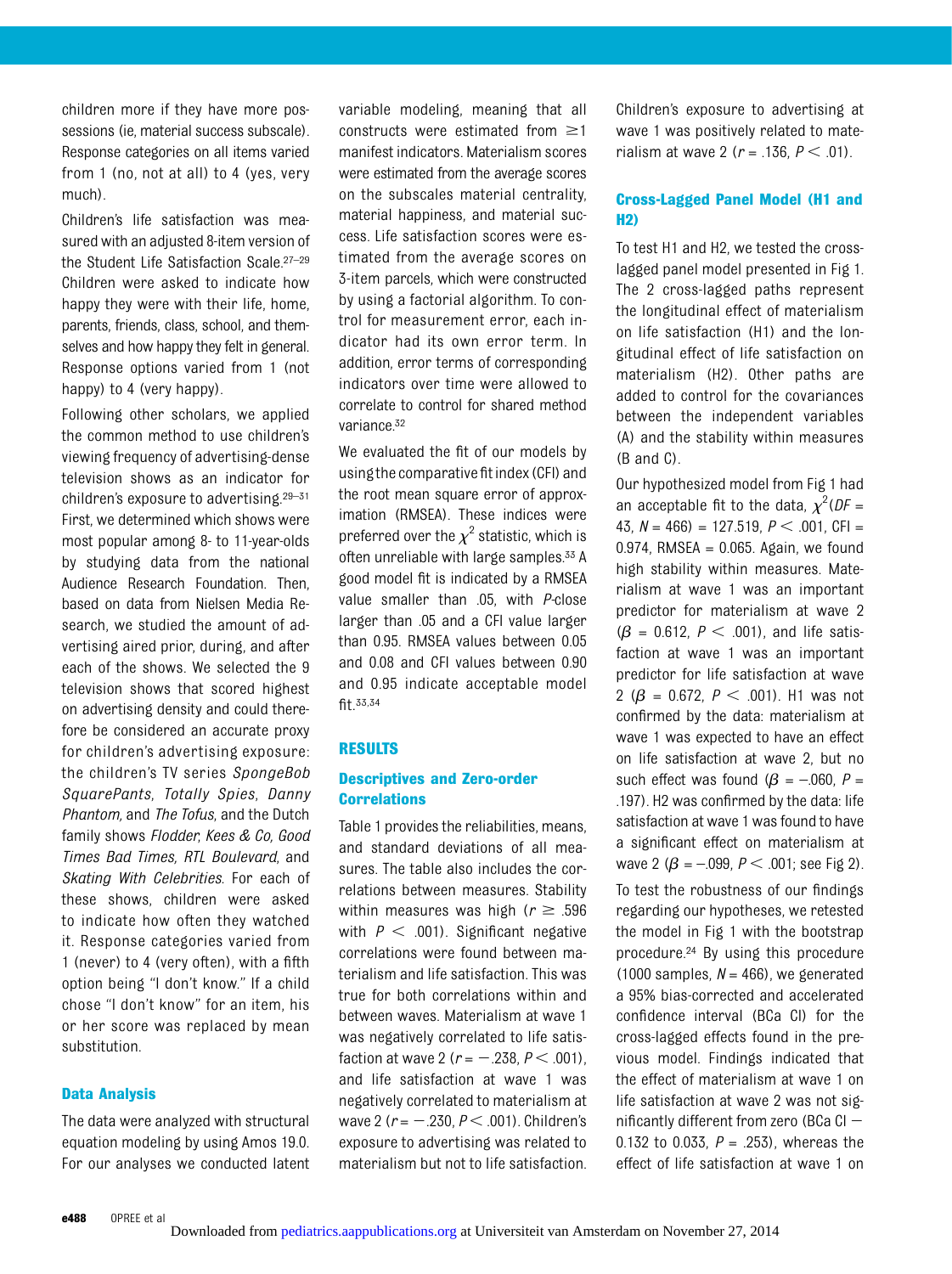TABLE 1 Descriptives and Zero-Order Correlations

|        | Intercorrelations (Pearson's r) |             |          |           |          |          |          |        |
|--------|---------------------------------|-------------|----------|-----------|----------|----------|----------|--------|
|        | Descriptives                    |             | LS       |           | MAT      |          | ADEXP    |        |
|        | $\alpha$                        | M(SD)       | Wave 1   | Wave 2    | Wave 1   | Wave 2   | Wave 1   | Wave 2 |
| LS     |                                 |             |          |           |          |          |          |        |
| Wave 1 | .79                             | 3.31(0.44)  |          |           |          |          |          |        |
| Wave 2 | .78                             | 3.29(0.43)  | $.60***$ |           |          |          |          |        |
| MAT    |                                 |             |          |           |          |          |          |        |
| Wave 1 | .90                             | 2.15(0.49)  | $-28***$ | $-24***$  |          |          |          |        |
| Wave 2 | .89                             | 2.15(0.50)  | $-23***$ | $-.39***$ | $.60***$ |          |          |        |
| ADEXP  |                                 |             |          |           |          |          |          |        |
| Wave 1 | .62                             | 2.07(0.45)  | $-.06$   | $-.05$    | .07      | $.14***$ |          |        |
| Wave 2 | .59                             | 1.94 (0.42) | $-.05$   | $-.06$    | $.11*$   | $.16***$ | $.62***$ |        |

LS, life satisfaction (the extent children are happy with their life, home, parents, friends, class, school, and themselves); MAT, materialism (the degree children value material well-being and material progress); ADEXP, advertising exposure (the frequency children watch 9 specific advertising-dense programs on commercial networks). —, indicates perfect correlation. \* $P < .05$ ; \*\*  $P < .01$ ; \*\*\*  $P < .001$ .



FIGURE 1 Hypothesized cross-lagged model on the relation between life satisfaction and materialism.



#### FIGURE 2

Observed structuralmodelonthe relationshipbetweenmaterialism andlife satisfaction. Dashed arrows represent insignificant relations. All path coefficients are standardized coefficients.

materialism at wave 2 was (BCa CI  $-0.245$  to 0.004,  $P = .055$ ). In other words, the findings from the bootstrap procedure confirmed our previous results, namely, that life satisfaction had a significant and negative effect on materialism (H2).

# Moderation Analysis (H4)

Because we did not find empirical support for the hypothesis that materialism

causes a decrease in life satisfaction (H1), there was no reason to test the related hypothesis that advertising exposure has a negative indirect effect on life satisfaction via materialism (H3). Because we did find support for the hypothesis that life satisfaction negatively affects materialism (H2), we performed an additional analysis to test the hypothesis that the effect of life satisfaction on materialism was

moderated by advertising exposure (H4). To test H4, we divided our sample by means of a median split into a group of children with low advertising exposure ( $n = 236$ ) and a group of children with high advertising exposure ( $n =$ 230). We tested the model from Fig 1 for both groups separately by using multigroup analysis.

Model fit for the multigroup analysis was acceptable,  $\chi^2$ (DF = 86, N = 466) = 167.306,  $P < .001$ , CFI = 0.975, RMSEA = 0.045. No effect of materialism at wave 1 on life satisfaction at wave 2 was found for either the children whose exposure to advertising was relatively low ( $\beta = -0.088$ ,  $P = .192$ ) or the children whose exposure to advertising was relatively high ( $\beta$  = -0.033, P = .618). In line with H4, we did find a difference in the effect of life satisfaction at wave 1 on materialism at wave 2 between children whose exposure to advertising was relatively low and children whose exposure to advertising was relatively high. Although the effect was not significant for the first group ( $\beta = -080$ ,  $P = .344$ ), it was significant for the second ( $\beta = -135$ ,  $P = .042$ .

Our results were confirmed by the bootstrap procedure (1000 samples,  $N = 466$ ). Again, we did not find an effect of materialism at wave 1 on life satisfaction at wave 2 for children with relatively low exposure (BCa CI - .187–0.046,  $P = .218$ ) or children with relatively high exposure to advertising (BCa CI  $-$  145–0.087, P = .676). Furthermore, we also did not find an effect of life satisfaction at wave 1 on materialism at wave 2 for children with relatively low exposure to advertising (BCa CI - 251-0.092,  $P = .315$ ). However, for children with relatively high exposure to advertising, the effect of life satisfaction at wave 1 on materialism at wave 2 was significantly different from zero (BCa CI  $-$  370–0.030,  $P = .097$ ).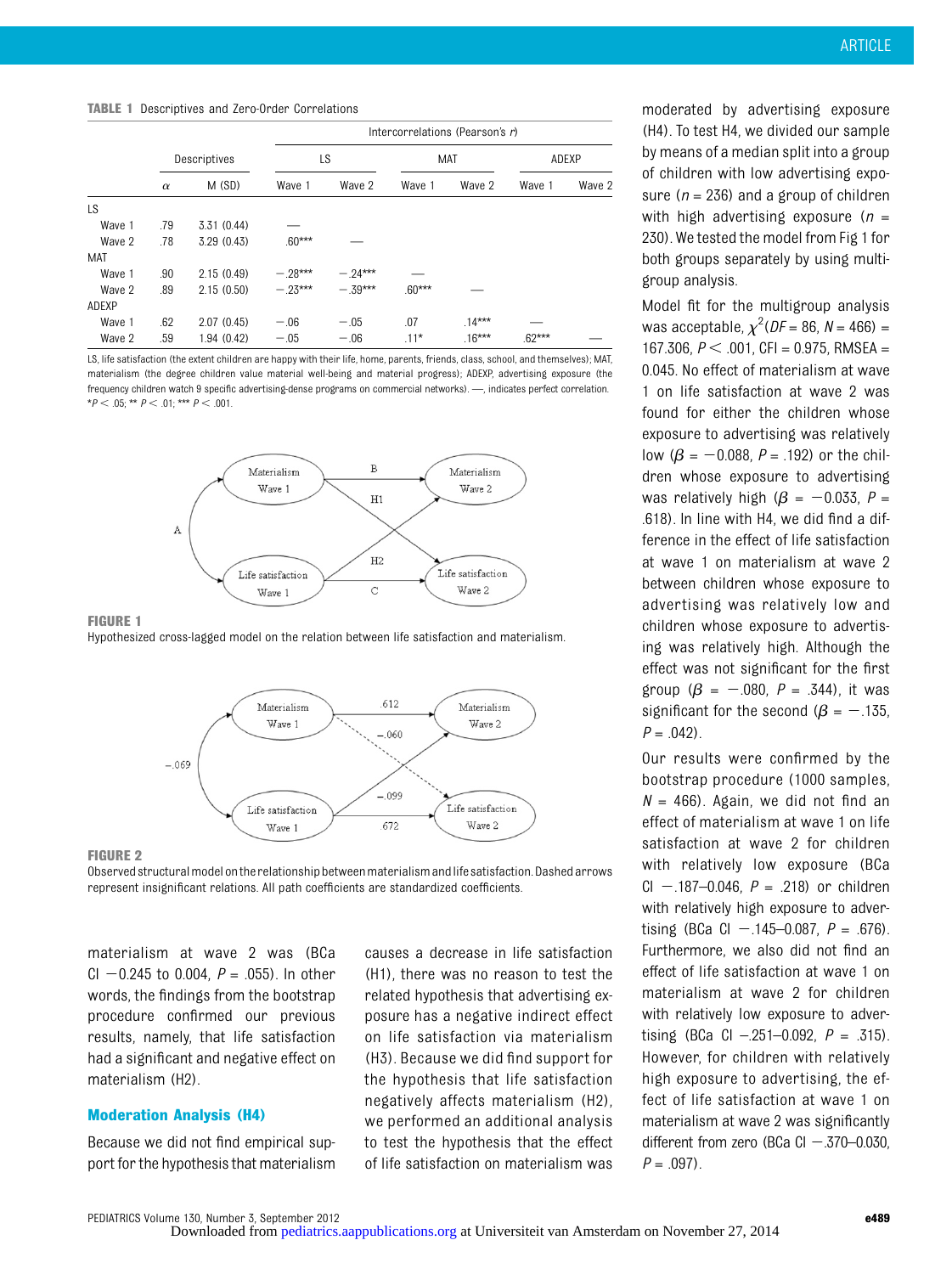## **DISCUSSION**

Does materialism cause lowered life satisfaction, or does a dissatisfactory life cause children to seek happiness and fulfillment in material possessions? This study was the first to investigate the longitudinal relation between materialism and life satisfaction among children. Our longitudinal study demonstrated that children who were less satisfied with their lives became more materialistic over time. Lowered life satisfaction increased materialism in children (H2) and not the other way around (H1). As predicted (H4), the strength of this effect was dependent on children's advertising exposure: Life satisfaction only affected materialism for children whose exposure to advertising was high.

Our results suggest that the idea that material possessions are a way to cope with decreased life satisfaction might be learned from television advertising. Advertisers use a wide array of persuasive tactics and techniques to convince people to purchase their products. Advertisements show products being used by people who are famous or extremely attractive or by someone obtaining some sort of social reward by using the product. Advertisements also display a level of wealth that is unattainable for the average consumer and show idealized versions of life within the context of the advertisement.13,17,20–<sup>22</sup> Such tactics create associations between the product and desirable outcomes and also teach consumptive behavior through modeling.35,36

Contrary to expectations, we did not find support for our hypothesis that materialism leads to decreased life satisfaction among children, which has convincingly been demonstrated among adults.15,16,18,19,37 The escalation hypothesis (ie, becoming unhappy because of an insatiable desire), the

adaptation hypothesis (ie, becoming unhappy due to a large gap between the desired and actual state), and the displacement hypothesis (ie, becoming unhappy because of a focus on possessions rather than interpersonal relationships) explain why materialistic adults experience a decrease in life satisfaction. Apparently, these hypotheses do not hold for children, and why this occurs needs additional investigation. A possible explanation can be found in the difference in autonomy between children and adults. Children rely on their parents both emotionally and financially. Possessions may not replace the warm bond between children and parents, and whether children get what they want is out of their hands.

Depending on where future research on the relationship between materialism and life satisfaction is conducted, children's socioeconomic background may need to be taken into account. Our sample was representative for the Netherlands, meaning that differences in socioeconomic status were small. In other Western countries, such as the United Kingdom and United States, differences in income are substantially larger.<sup>37</sup> A 2004 study by Elliott and Leonard suggests that socioeconomic status influences consumer expectations. In comparison with children from a privileged background, children from a lower economic background more strongly believe that obtaining popular and/or expensive brands is important for fitting in.38 If true, children from lower economic families are at higher risk for consumer disappointment, which means that materialism may have a negative effect on life satisfaction for them. In addition, because it addresses their need to fit in, children from seriously deprived families might be even more susceptible to the effects of advertising.

## **CONCLUSIONS**

Lower life satisfaction was found to lead to materialism among children who were frequently exposed to advertising. These findings need further attention as previous studies conducted among adults suggest that it is very likely that children's materialism will lead to decreased life satisfaction later in life. Studies conducted among adults suggest that the negative relation between life satisfaction and materialism is reciprocal, resulting in a vicious circle or even a downward spiral. In other words, studies among adults indicate not only that people with lower life satisfaction become more materialistic, but also that more materialistic people become less satisfied with their lives.15,16,18,19,39 To prevent the less satisfied children from becoming increasingly more dissatisfied and unhappy in the future, intervention is called for.

A basis for intervention might be found in the role of advertising observed inthis study. Our findings suggests that unhappy children learn the idea that material possessions are a wayto cope with decreased life satisfaction from television advertising. To prevent unhappy children from becoming materialistic and, most likely, even less satisfied with their lives, 3 strategies could be applied. A first is to remove the source and regulate children's exposure to advertising, for example, by advertising exposure restrictions. A second strategy is to teach children to deal with advertising critically and to instruct them about the persuasive techniques in advertising.30 A third strategy is to counter advertising influence by educating children about other sources of happiness in life, such as love, friendship, and play, deemphasizing the role of possessions. Future research should investigate which of these solutions, or combination of solutions, is most feasible to reduce children's materialism and its detrimental consequences for their well-being.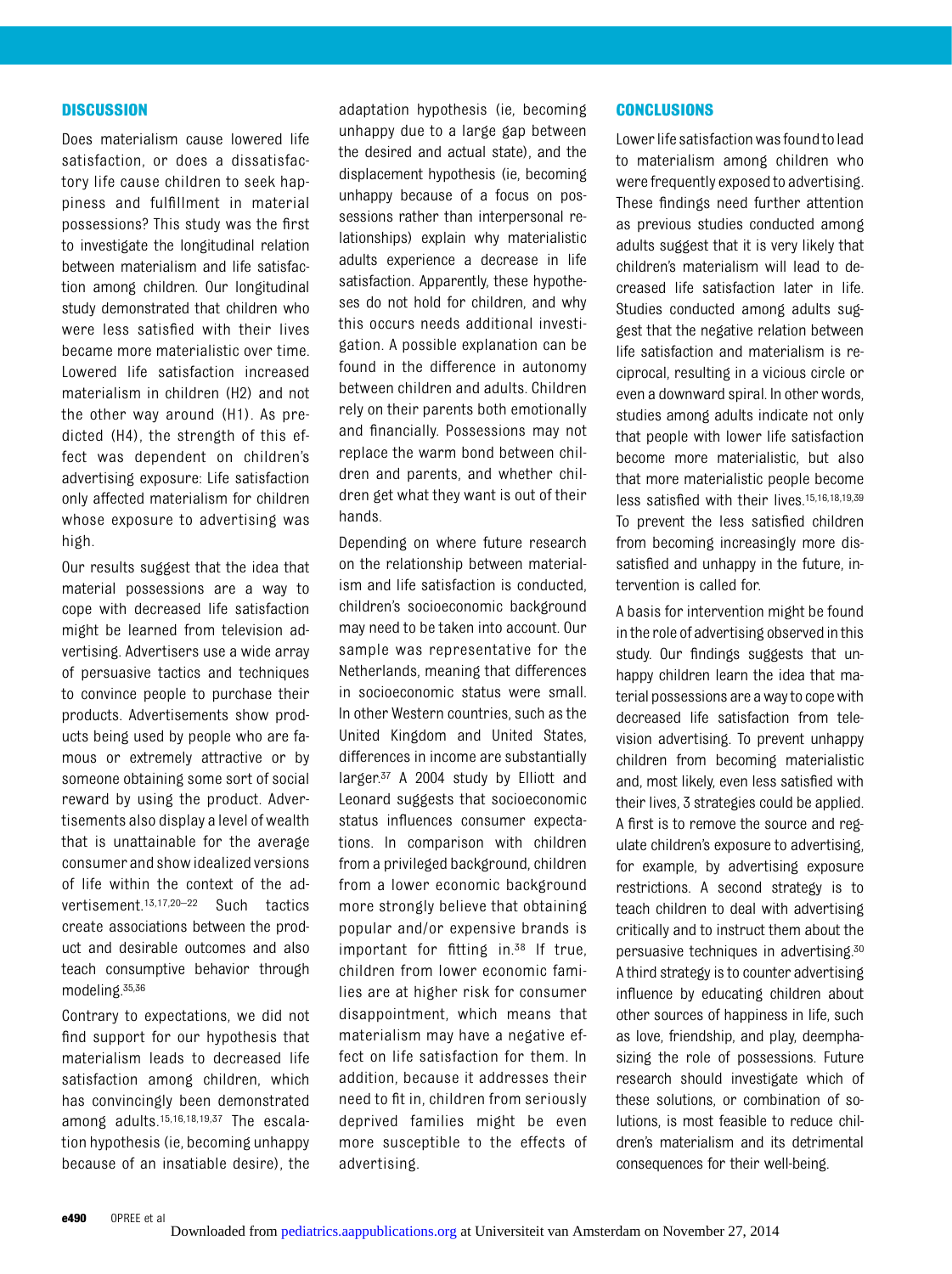### **REFERENCES**

- 1. Calvert SL. Children as consumers: advertising and marketing. Future Child. 2008;18 (1):205–234
- 2. Buijzen M, Van Reijmersdal EA, Owen LH. Introducing the PCMC model: An investigative framework for young people's processing of commercial media content. Commun Theory. 2010;20(4):427–450
- 3. Nairn A, Fine C. Who's messing with my mind? The implications of dual-process models for the ethics of advertising to children. Int J Advert. 2008;27(3):447–470
- 4. Belk RW. Three scales to measure constructs related to materialism: reliability, validity, and relationships to measures of happiness. Adv Consum Res. 1984;11(1):291–297
- 5. Belk RW. Materialism: trait aspects of living in the material world. J Consum Res. 1985; 12(3):265–280
- 6. Fournier S, Richins ML. Some theoretical and popular notions concerning materialism. J Soc Behav Pers. 1991;6(6):403–414
- 7. Strasburger VC; Committee on Communications, American Academy of Pediatrics. Children, adolescents, and advertising. Pediatrics. 2006;118(6):2563–2569
- 8. Kunkel D, Wilcox BL, Cantor J, Palmer E, Linn S, Dowrick P. Report of the APA Task Force on Advertising and Children. Washington, DC: American Psychological Association; 2004
- 9. Moore ES. Children and the changing world of advertising. J Bus Ethics. 2004;52(2): 161–167
- 10. Schor JB. Born to Buy: The Commercialized Child and the New Consumer Culture. New York, NY: Scribner; 2004
- 11. Buijzen M, Valkenburg PM. The effects of television advertising on materialism, parentchild conflict, and unhappiness: A review of research. J Appl Dev Psychol. 2003;24(4): 437–456
- 12. Kasser T. Frugality, generosity, and materialism in children and adolescents. In: Anderson Moore K, Lippman LH, eds. What Do Children Need to Flourish? Conceptualizing and Measuring Indicators of Positive Development. New York, NY: Springer; 2005: 357–373
- 13. Richins ML. Social comparison, advertising, and consumer discontent. Am Behav Sci. 1995;38(4):593–607
- 14. Rindfleisch A, Burroughs J. Materialism and childhood satisfaction: a social structural

analysis. Adv Consum Res. 1999;26(1):519– 526

- 15. Solberg EG, Diener E, Robinson MD. Why are materialists less satisfied? In: Kasser T, Kanner AD, eds. Psychology and Consumer Culture: The Struggle for a Good Life in a Materialistic World. Washington, DC: American Psychological Association; 2004:29–48
- 16. Kasser T, Ryan RM, Couchman CE, Sheldon KM. Materialistic values: their causes and consequences. In: Kasser T, Kanner AD, eds. Psychology and Consumer Culture. The Struggle for a Good Life in a Materialistic World. Washington, DC: American Psychological Association; 2004:11–28
- 17. Sirgy MJ, Lee D-J, Kosenko R, et al. Does television viewership play a role in the perception of quality of life? J Advert. 1998; 27(1):125–142
- 18. Sirgy MJ. Materialism and quality of life. Soc Indic Res. 1998;43(3):227–260
- 19. Chaplin LN, John DR. Growing up in a material world: age differences in materialism in children and adolescents. J Consum Res. 2007;34(4):480–493
- 20. Belk RW, Pollay RW. Images of ourselves: the good life in twentieth century advertising. J Consum Res. 1985;11(4):887–897
- 21. Pollay RW. The distorted mirror: Reflections on the unintended consequences of advertising. *J Mark.* 1986;50(2):18-36
- 22. Wulfemeyer KT, Mueller B. Channel one in high school classrooms: advertising content aimed at students. Journal Q. 1992;69 (3):724–742
- 23. Banerjee R, Dittmar H. Individual differences in children's materialism: the role of peer relations. Pers Soc Psychol Bull. 2008; 34(1):17–31
- 24. Nairn A, Ormrod J, Bottemley P. Wanting, Watching and Well-being: Exploring the Links. A Study of 9- to 13-year-olds. London, UK: National Consumer Council; 2007
- 25. John DR. Consumer socialization of children: a retrospective look at twenty-five years of research. J Consum Res. 1999;26 (3):183–213
- 26. Opree SJ, Buijzen MA, Van Reijmersdal EA, Valkenburg PM. Development and validation of the material values scale for children (MVS-c). Pers Individ Dif. 2011;51(8): 963–968
- 27. Huebner ES. Preliminary development and validation of a multidimensional life satisfaction

scale for children. Psychol Assess. 1994;6 (2):149–158

- 28. Huebner E, Seligson J, Valois R, Suldo S. A review of the brief multidimensional students' life satisfaction scale. Soc Indic Res. 2006;79(3):477–484
- 29. Buijzen M, Valkenburg PM. The impact of television advertising on children's Christmas wishes. *J Broadcast Electron*. 2000:44 (3):456–470
- 30. Rozendaal E, Buijzen M, Valkenburg PM. Do children's cognitive advertising defenses reduce their desire for advertised products? Communications. 2009;34(3):287-303
- 31. Slater MD. Operationalizing and analyzing exposure: The foundation of media effects research. Journalism Mass Comm. 2004;81 (1):168–184
- 32. Cole DA, Maxwell SE. Testing mediational models with longitudinal data: questions and tips in the use of structural equation modeling. J Abnorm Psychol. 2003;112(4): 558–577
- 33. Byrne BM. Structural Equation Modeling with AMOS: Basic Concepts, Applications, and Programming, 2nd ed. New York, NY: Routledge; 2010
- 34. Kline RB. Principles and Practice of Structural Equation Modeling, 2nd ed. New York, NY: The Guilford Press; 2005
- 35. Shrum LJ, Burroughs JE, Rindfleisch A. Television's cultivation of material values. J Consum Res. 2005;32(3):473–479
- 36. Shrum LJ. Media consumption and perceptions of social reality: Effects and underlying processes. In: Bryant J, Oliver MB, eds. Media Effects: Advances in Theory and Research, 3rd ed. New York, NY: Routledge; 2009:50–73
- 37. Organisation for Economic Co-operation and Development. Are We Growing Unequal? New Evidence on Changes in Poverty and Incomes Over the Past 20 Years. Paris, France: OECD Publishing; 2008
- 38. Elliott R, Leonard C. Peer pressure and poverty: exploring fashion brands and consumption symbolism among children of the "British poor." J Consum Behav. 2004;3 (4):347–359
- 39. Wright ND, Larsen V. Materialism and life satisfaction: a meta-analysis. J Consum Satisfaction, Dissatisfaction and Complaining Behavior. 1993;6:158–165